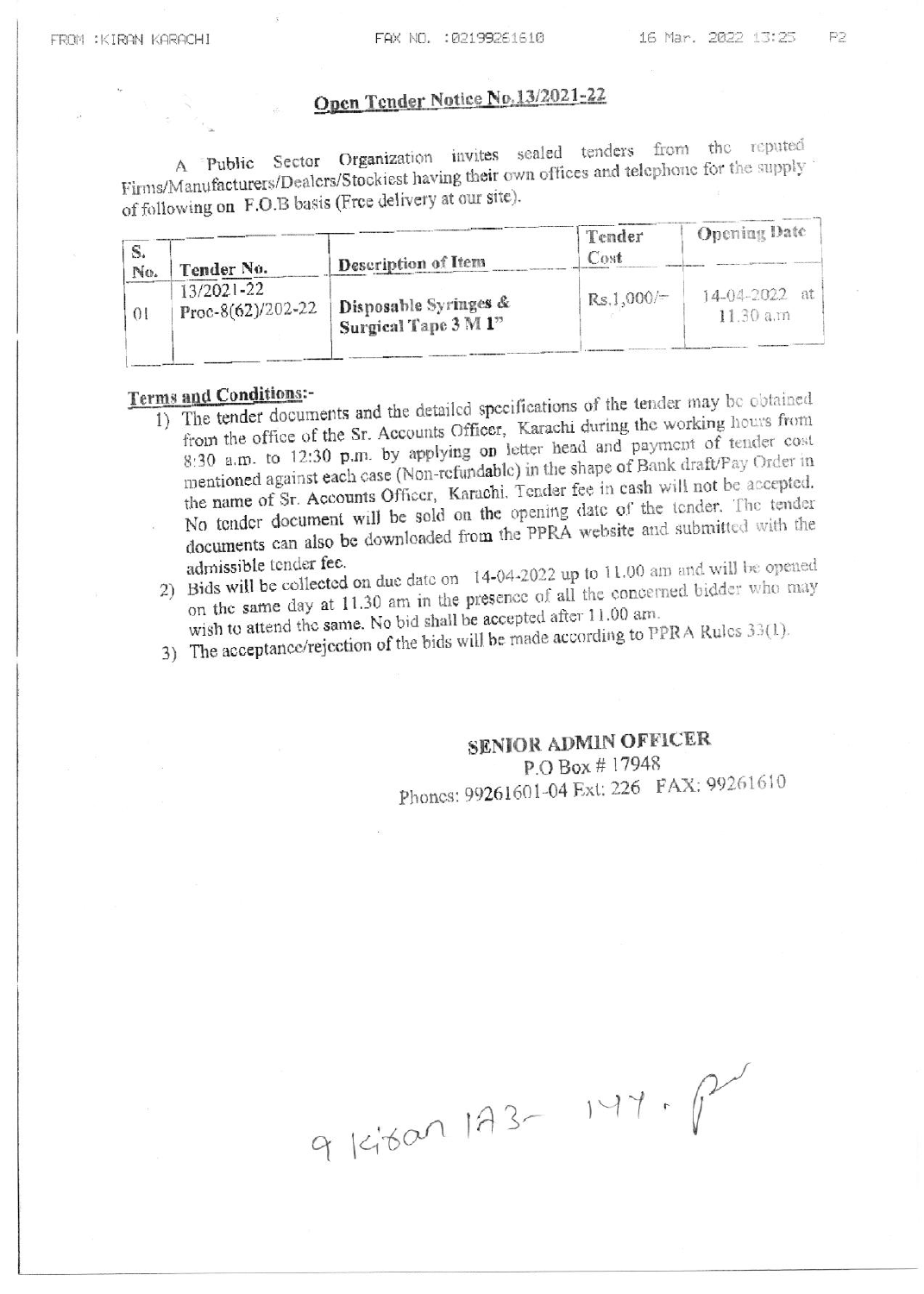

Karachi Institute of Radiotherapy and Nuclear Medicine (KIRAN) Near Safoora Chowk, Off University Road, KDA Scheme-33, Gulzar-e-Hijri, Karachi Ph: 021-99261601-04 FAX: 021-99261610

No. KIRAN-Proc-8(62)/2021-22  $M/S$  Dated: - - 03-2022

#### Subject: - Tender Document against Public Tender Notice No.13/2021-22 Regarding Purchase of Disposable Syringes & Surgical Tape (Transpore  $3M_1$ <sup>n</sup>).

Dear Sir(s),

Reference to your letter No. dated please find enclosed herewith detailed specifications of stores with the request to submit your tender as per terms and conditions detailed below:-

Sealed tonders should reach this office on 14-04-2022 up to the time of opening of the tenders, i.e.11.30 am positively for their opening in presence of the tenderers who may wish to witness the proceeding. In case, there is a closed holiday on due date, then tenders will be opened on next working day.

Tender should be submitted in the sealed cover, addressed to the undersigned marked with the "Tender No./Ref. No. and due date" on the envelope.

Tenders must be submitted with complete technical specifications of each item along with the supporting technical literature for the evaluation.

#### The quotation must be submitted on F.O.R basis in local currency exclusive of G.S.T. as the Institute is exempt of GST.

Enclose 2% earnest money (refundable) equal to the quoted value of all the items in the shape of Bank Draft/Pay order in the name of Accounts Officer, KIRAN, Karachi, failing which, the tender will be rejected out rightly. No Bank Guarantee will be accepted.

The validity of the offer must not be less than 90 days from the date of opening of tender. Suppliers/Firms must provide prescribed "General Sales Tax Registration Certificate" (Under Sales Tax Act 1990) and NTN Number along with their bid, failing which, the tender will be rejected out rightly.

General Order Suppliers and the persons running their business at their homes are not cligible to participate. Their offers would be rejected.

Only those suppliers can participate who are registered as sales tax payer under Sales Tax Act 1990.

The payment will only be made after the complete supply of stores within the stipulated delivery period in accordance with the exact required specifications of store and its acceptance by KIRAN.

> Sr. Admin Officer Karachi Institute of Radiotherapy & Nuclear Medicine (KIRAN)